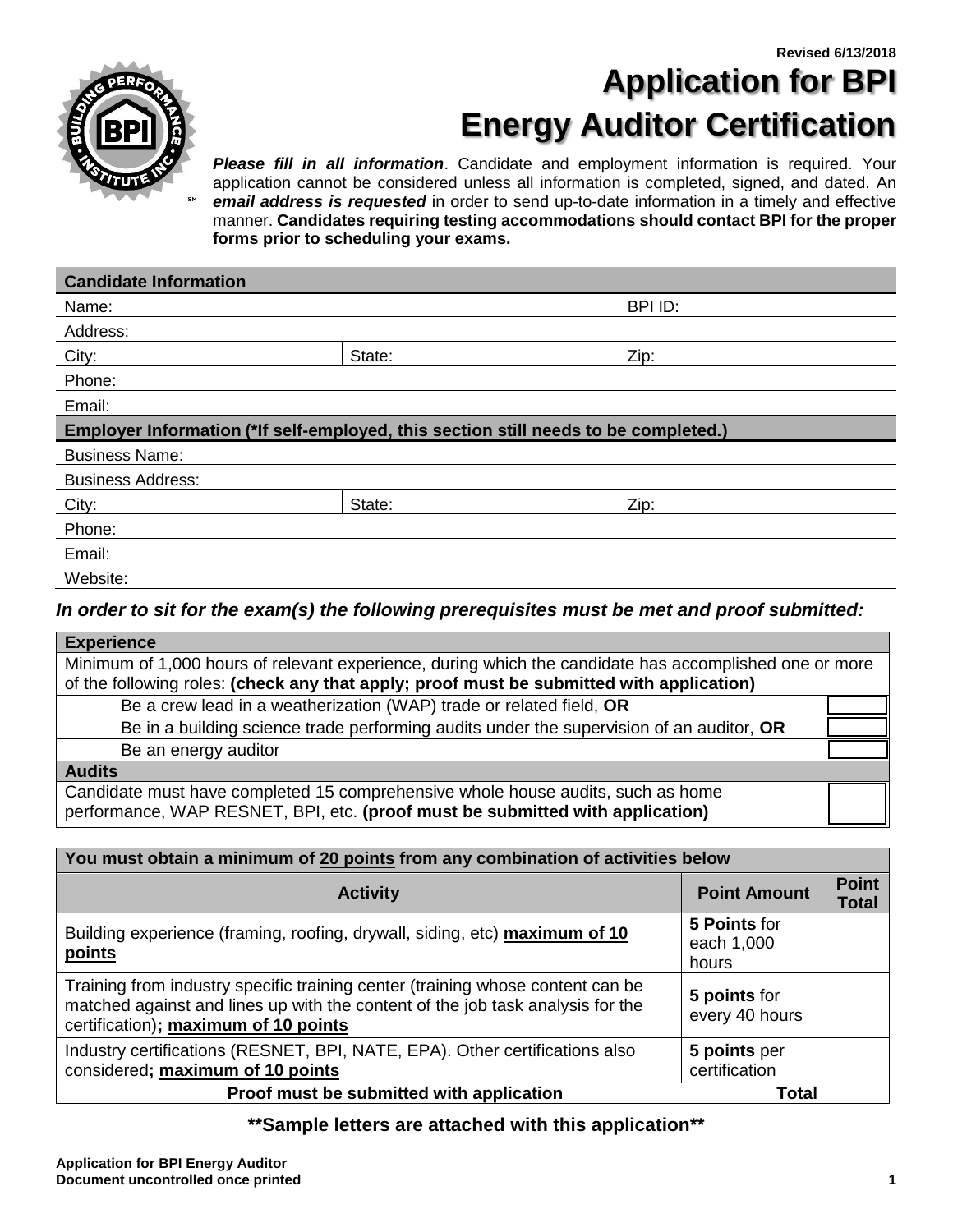#### **Revised 6/13/2018**

Certain information may be released to (please indicate each item applicable below):

| <b>Authorization To Release Information</b> |                              |            |            |
|---------------------------------------------|------------------------------|------------|------------|
|                                             | <b>Indicate Name of Each</b> | <b>Yes</b> | No         |
| <b>Employer on Application:</b>             |                              |            |            |
| Test Center:                                |                              |            |            |
| Program Implementer:                        |                              |            |            |
| <b>Training Provider:</b>                   |                              |            |            |
| *Consumer Public:                           | <b>N/A</b>                   |            | <b>N/A</b> |

*\*Authorized with Certification (As Detailed Below)*

By earning a BPI credential, I consent to give BPI permission to respond to consumer public queries about my certification status and make available, via a search tool on [www.bpi.org,](http://www.bpi.org/) certain information including: Full Name, City/State of Employment, Certification Number, Expiration Dates, and Designations earned. By completing the additional Authorization sections above, I authorize the Building Performance Institute, Inc. to release certain additional information only to those specifically indicated above (not including the consumer public): Pass/Fail Results, Notices of Certification Renewal, and Accumulated Continuing Education Units.

#### □ *OPT OUT: Certified Professionals will have their company name, city, state, telephone number, and email address listed on the BPI website unless this box is checked. If you do not complete the Employer Information section on the front page of this application, your listing will not appear.*

I understand that BPI may, at its discretion, post or remove the consumer public information on [www.bpi.org.](http://www.bpi.org/) BPI is not authorized to post or disseminate any other information beyond that stated, such as employer, home address, or telephone number.

The consumer public authorization shall remain in effect as long as BPI maintains records about certification. The special authorization shall remain in effect until BPI receives and acknowledges written notification withdrawing the authorization. The special authorization is completely voluntary and may be withdrawn. BPI does not condition award of your certification on receiving this special authorization. However, some programs may require release of this information in order to process or receive incentives, or for participation in their programs. This is not a BPI requirement.

#### *Credential holders who change their address or employment are responsible for notifying BPI of these changes and verifying the changes have been updated after notice. BPI reserves the right to suspend an individual's certification credential when the holder does not notify BPI of changes.*

The proctor for your field exam may be subject to a Quality Assurance visit by either a BPI staff member onsite or a video recorded exam session to ensure BPI policies and ANSI/ISO requirements are met and testing remains equitable. This evaluation is of the proctor, not the test taker, and will not interfere with your exam. BPI conducts these visits to the benefit of both the test taker and the proctor.

#### **Consent to Use Name and Likeness in Videotapes for Proctor Training Purposes**

I grant the Building Performance Institute, Inc. ("BPI"), its agents and representatives permission to videotape me, audio record my conversations, and take photographs of me in connection with BPI written and field testing (the "Content"). \* For proctor training, I grant BPI, its agents, representatives, transferees, assigns and licensees a royalty-free, nonexclusive, perpetual, worldwide right to use, copy, display, exhibit, publish, distribute, reproduce, adapt, modify, edit, create derivative works, re-use, re-publish, re-distribute or otherwise make any use of the Content and my first name for any lawful purpose, including but not limited to use as a training material, advertising, marketing, and promotional materials, and in any manner, form, format or media now known or later developed, including but not limited to, the Internet, television, radio, print media, phone-based services and digital-based services.

**\*** I understand and agree that I will not be paid for any use of my first name, the Content, or for any of the rights granted in this document.

**\*** I waive any right to inspect or approve the use of the Content or the use of my first name now or at any time in the future. \*I acknowledge that BPI may, in its sole discretion, choose to not use, or discontinue its use of, the Content or my first name now or at any time in the future.

\*I am eighteen (18) years of age or older. I am not subject to any restrictions, contractual or otherwise, that would prohibit me from signing this document or preclude BPI from exercising the rights and privileges I have granted to them.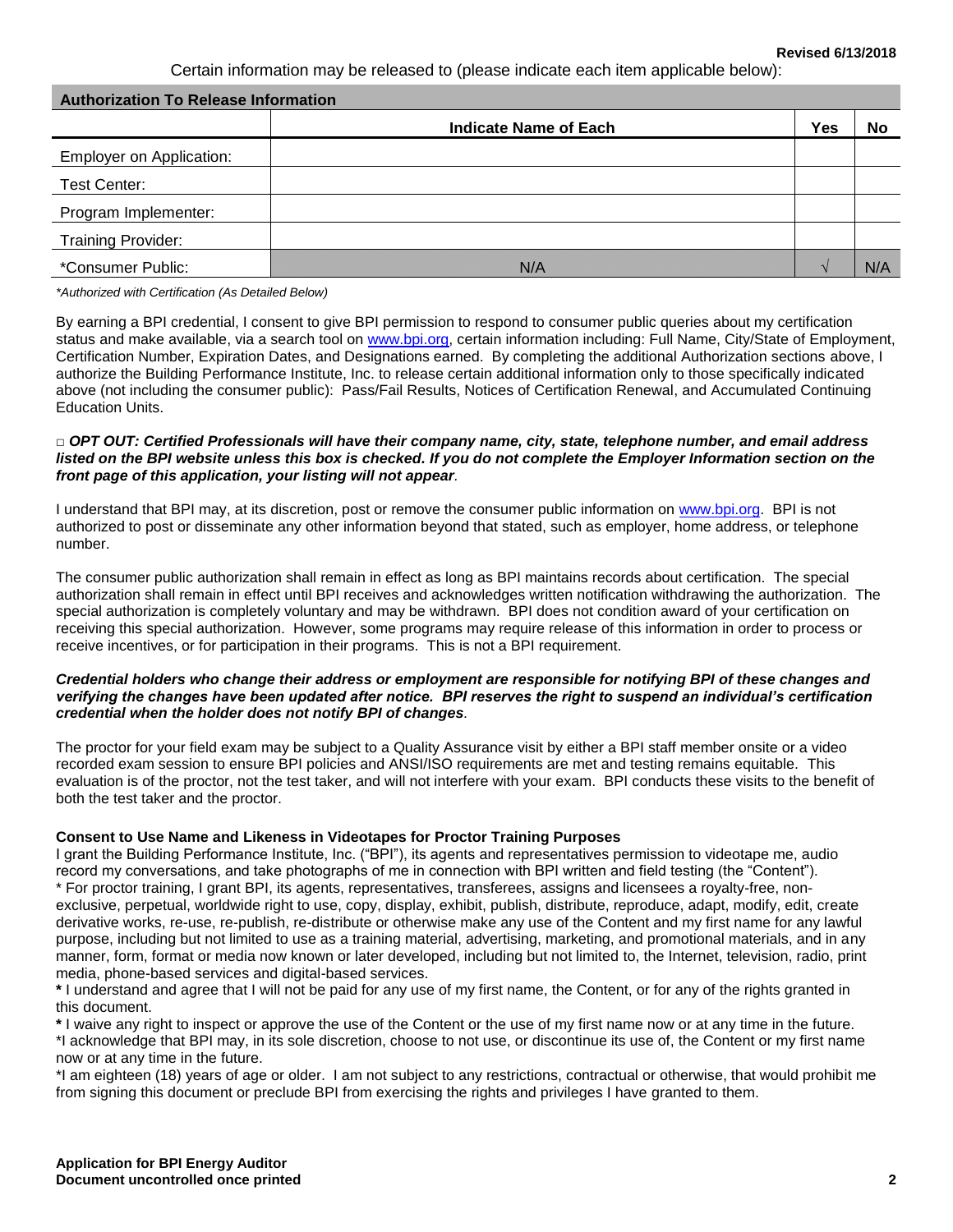#### **BPI Certification Agreement**

Energy Auditor applicants will be required to accept BPI's Candidate Certification Agreement before beginning your exam. Make sure to read and be familiar with this agreement before you take your exam

BY SIGNING YOU ARE AGREEING TO THE TERMS AND CONDITIONS OF THIS CANDIDATE CERTIFICATION AGREEMENT. CANDIDATE OR CERTIFIED INDIVIDUAL MAY TAKE THE EXAM ONLY IF CANDIDATE OR CERTIFIED INDIVIDUAL AGREES TO THE TERMS AND CONDITIONS OF THIS AGREEMENT. IF CANDIDATE OR CERTIFIED INDIVIDUAL DOES NOT AGREE TO THE TERMS AND CONDITIONS, CANDIDATE OR CERTIFIED INDIVIDUAL SHALL SELECT "NO, I DO NOT AGREE" BELOW AND WILL NOT BE ALLOWED TO TAKE THE EXAM.

BPI and Candidate or certified individual hereby agree that the terms and conditions of the Agreement shall govern Candidate or certified individual's participation in BPI's Certification Exam and BPI's Certification.

- 1. CERTIFICATION
	- a. The Candidate or certified individual must:
		- meet the prerequisites
		- pay the applicable exam fees;
		- accept the terms and conditions of this Agreement before completing the Exam;
		- pass the exam(s)
		- keep contact information up to date
	- b. Modification to Certification Requirements. BPI's Director level staff may expand or reduce the title or scope of the desired certification or withdraw the certification.
	- c. Termination. Candidate or certified individual may terminate this Agreement at any time upon written notice to BPI. The Certification or certified individual is valid for a period of three (3) years after the date of passing the last qualifying exam. If the candidate or certified individual chooses to terminate this agreement prior to the expiration date of their certification, the certification, including all related material, must be surrendered and will be void. Upon termination of this Agreement and after the expiration of the Certification, all rights related to the Candidate's Certification, including all rights to use the Certification and the Logo, will immediately terminate.
- 2. COMPLIANCE WITH TESTING REGULATIONS

Candidate or certified individual agrees to comply with all testing regulations required by BPI and/or its Test Centers and testing centers.

- d. No Cheating. Candidate or certified individual agrees that all answers submitted in completing the Exam and are entirely their own. Candidate or certified individual will neither: (i) provide nor accept improper assistance; nor (ii) use unauthorized materials in attempting to satisfy Certification Requirements.
- e. No Misconduct. Candidate or certified individual agrees not to (i) falsify his or her identity or impersonate another individual; (ii) forge the Certification, Exam score reports, identification cards or any other Exam records; (iii) engage in fraudulent conduct or misrepresent him or herself as Certified when he or she has not successfully met the applicable Certification Requirements; (iv) misuse or disclose username and/or password or any other Certification identities; and/or (v) engage in any other misconduct that could be considered by BPI, in its sole discretion, as compromising the integrity, security or confidentiality of the Exam or the Certification.
- f. No Disclosure. Candidate or certified individual understands and agrees that the Exam is BPI's confidential and proprietary information. Candidate or certified individual agrees to maintain the confidentiality of the Exam and not disclose, whether verbally, in writing or in any media, the contents of the Exam or any part of the Certification. Further, Candidate or certified individual agrees not to request any other individual to disclose the Exam or any part thereof to the Candidate or certified individual.
- g. No Misuse of the Exam. Candidate or certified individual agrees not to copy, publish, offer to sell, sell, publicly perform or display, distribute in any way or otherwise transfer, modify, make derivative works thereof, reverse engineer, decompile, disassemble or translate the Exam or part thereof.
- 3. BPI ACTION FOR NON-COMPLIANCE
	- h. Candidate or certified individual understands and agrees that, if for any reason and at its sole discretion, BPI believes the Candidate or certified individual violated the terms of this agreement or the criteria against which the competence of a person is evaluated in accordance with the scheme of the certification. BPI has the right to deny Candidate or certified individual any further participation in the Exam, cancel a passed Exam result, remove the Candidate or certified individual's certified status and any other rights previously conferred on the Candidate by BPI, and to permanently bar Candidate or certified individual from any further participation in BPI's Certification.
- 4. WITHDRAWAL OF CERTIFICATION
	- i. Should the certified individual not maintain or not continue to prove their competence for this certification to the satisfaction of BPI, the certification will be withdrawn. In the event the certification is withdrawn, the BPI certification operations manager will review the certified individual's record and provide a written statement in regards to steps that will be taken in order for the certification to be reinstated.

Reasons for withdrawal of an individual's certification by BPI include, but are not limited to:

- 1. Failure of the multiple choice test instrument.
- 2. Failure of field evaluation.
- 3. Verification of a complaint by building owner or the owner's representative for failure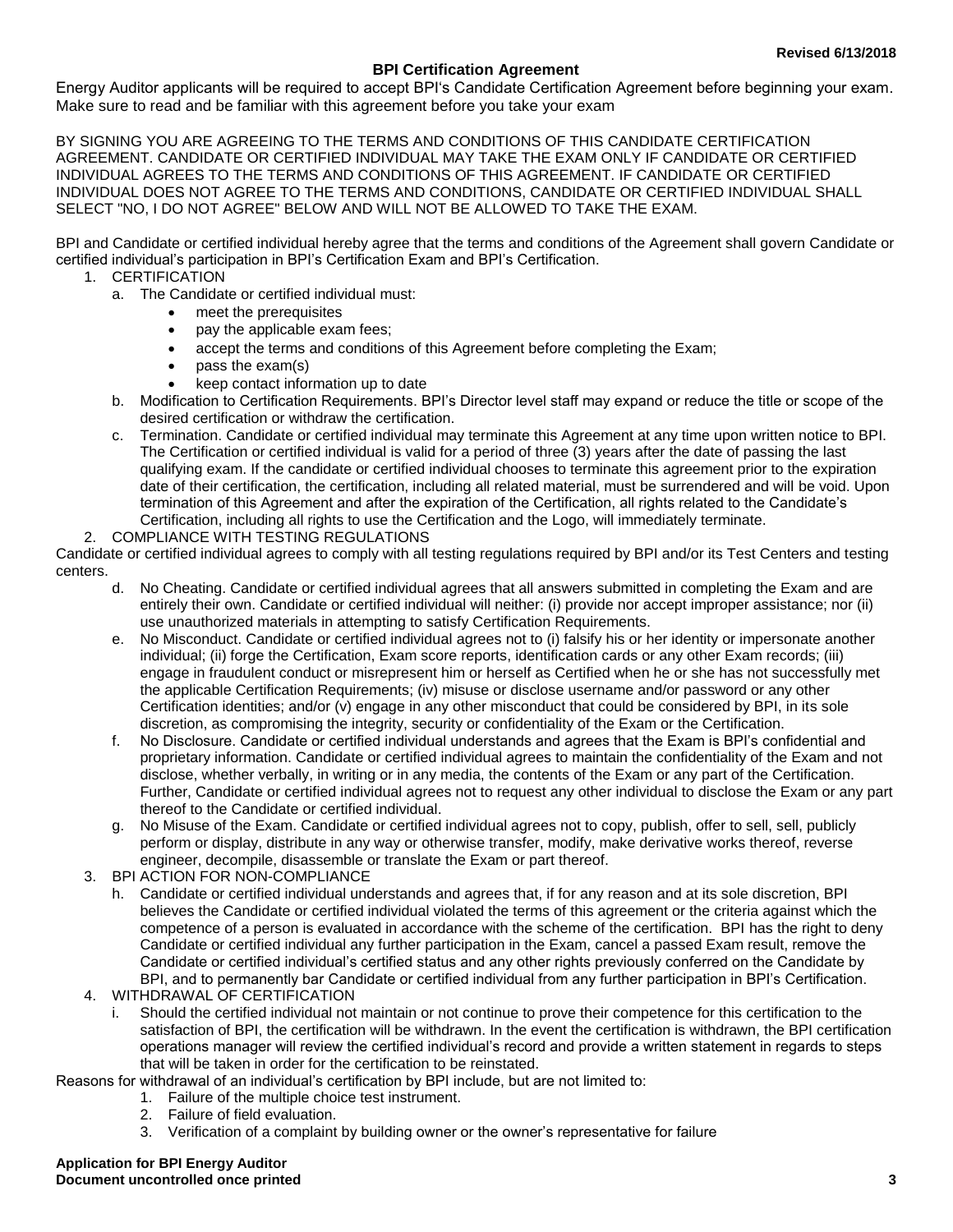to meet installation requirements and then not correcting the deficiency.

- 4. Failure to take steps to correct improper practices.
- j. If the certified individual may not be able or is no longer able to fulfill the requirements of the certification the certified individual must notify BPI immediately and surrender all certification documents, such as BPI ID Card and BPI Certificate to BPI, and cease using any logo or marketing materials.
- 5. REPRESENTATIONS AND WARRANTIES
	- k. By the Candidate or certified individual. Candidate or certified individual represents and warrants that: (i) Candidate or certified individual will refrain from any conduct that may harm the goodwill and reputation of BPI or its products and (ii) Candidate or certified individual shall not make any representation, warranty or promise on behalf of or binding upon BPI and (iii) Candidate or certified individual shall not make claims regarding certification outside of the intended scope of the appropriate certification.
- l. Candidate or certified individual agrees to not use the certificate in a manner that is misleading or unwarranted.
- 6. INDEMNIFICATION
	- m. Candidate or certified individual agrees to indemnify, defend and hold BPI harmless against any losses, liabilities, damages, claims and expenses (including attorneys' fees and court costs) arising out of any claims or suits, whatever their nature and however arising, in whole or in part, which may be brought or made against BPI, or its Test Centers, officers, employees or assigns, in connection with: (i) any personal injury, property damage or other claims which are caused, directly or indirectly by any negligent act, omission, illegal or willful misconduct by the Candidate or certified individual, (ii) Candidate or certified individual's use or misuse of the Certification and/or the Logo; (iv) Candidate or certified individual's use or misuse of BPI' confidential information; and/or (v) Candidate or certified individual's breach of any obligations or warranties under this Agreement.
- 7. LIMITATION OF LIABILITY
	- n. Damages. BPI shall not be liable for any indirect, incidental, special, punitive, or consequential damages or any loss of profits, revenue, or data. BPI's liability for direct damages, whether in contract, tort or otherwise, shall be limited to the fees paid to BPI under this Agreement.
- 8. CONFIDENTIALITY UNDERTAKING
	- o. By signing this Agreement, Candidate or certified individual agrees to all terms and conditions herein
	- p. Candidate agrees (i) to hold Confidential Information in confidence and take all reasonable precautions to protect it, (ii) not to, directly or indirectly, use Confidential Information at any time during the certification procedure, the performance of the Exam and thereafter, and (iii) not to, directly or indirectly, disclose, publish, reproduce or transmit any Confidential Information completely or in part to any third party, in any form, including but not limited to verbal, written, electronic or any other means for any purpose without the prior express written permission of BPI.
	- q. BPI retains all rights, title and interest in and to all information, content and data contained in the Exam and all copyrights, patent rights, trademark rights and other proprietary rights thereto provided by BPI under the certification procedure and Exam.

Upon any breach by the Candidate or certified individual of the confidentiality undertaking in the Candidate Certification Agreement, BPI may automatically and without notice withdraw Candidate's Certification. Further, BPI is entitled to pursuing any other available remedy for unauthorized disclosure or for breach of the confidentiality undertaking in said Agreement.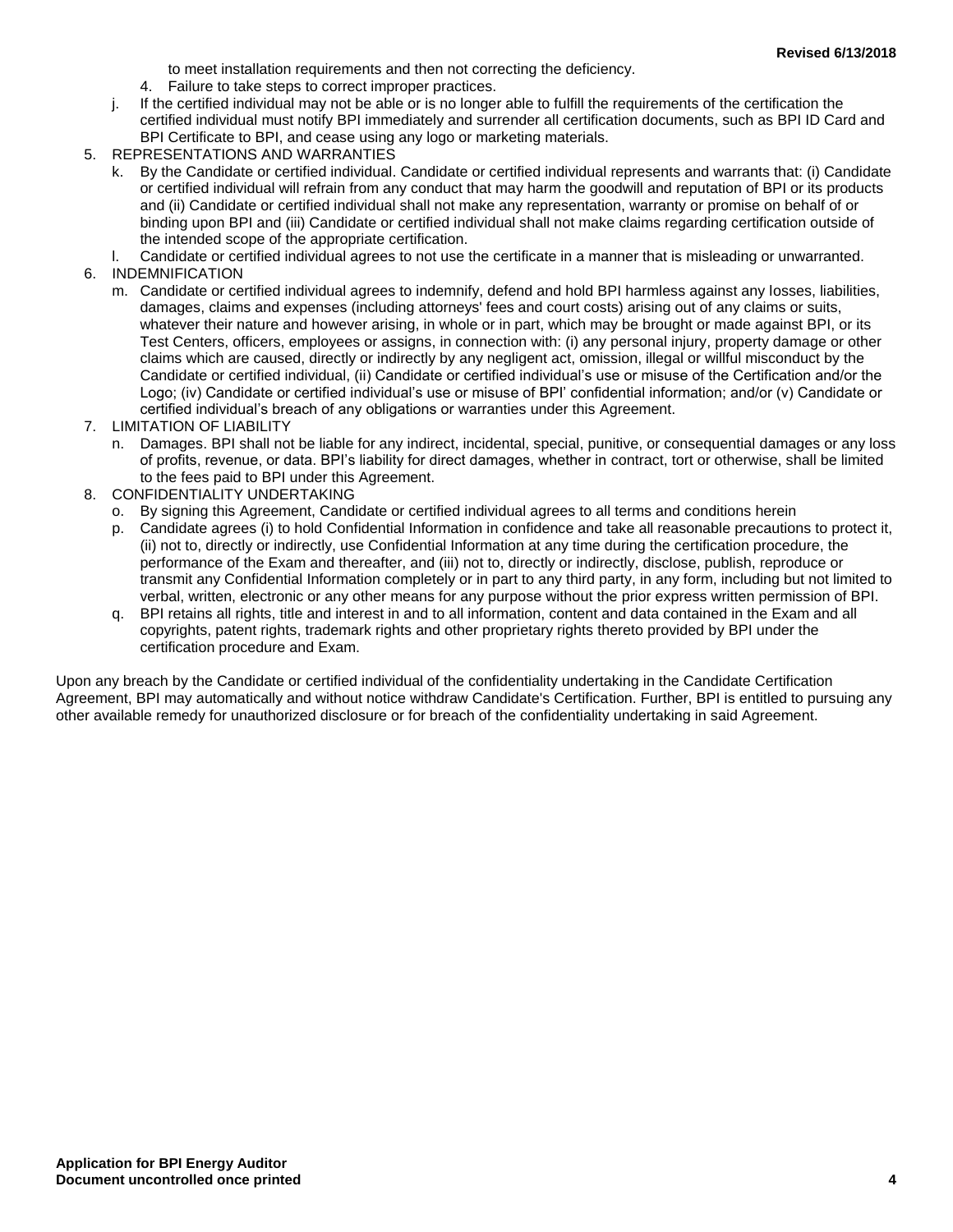#### **Code of Ethics**

The Building Performance Institute, Inc. (BPI) is committed to promoting the highest level of professionalism, integrity, and ability available in the residential contracting certification industry. By obtaining the Energy Auditor Certification, you are agreeing to the terms and conditions of BPI's Code of Ethics.

This Code of Ethics for Energy Auditors is designed to foster trust and mutual respect among individuals working in the industry as well as the public at large; it is intended to increase the esteem of the credentials and of the individuals who have earned them. This Code does not discourage healthy competition within the industry. BPI considers industry relationships critical to the industry's success. This Code is also not intended to limit the ability of energy auditors to earn fair compensation for their services. BPI's goal is to promote the professionalism of energy auditors' work products and thereby to enhance their quality.

#### I. Avoiding Conflicts of Interest

A. Energy auditors shall not participate in professional activities involving a conflict of interest. A conflict of interest occurs when an energy auditor is inappropriately motivated by any financial, personal, or professional purpose other than the fulfillment of work orders. Work order fulfillment means the delivery of paid professional services, as specified, that skillfully, completely, and usefully meet the client's or employer's stated needs and desires, in compliance with all applicable codes, regulations, and standards.

B. Energy auditors shall avoid, whenever possible, even the appearance of a conflict of interest and shall disclose all potentially questionable associations and relationships in advance to any stakeholder with a legitimate right to be informed of them.

C. Energy auditors shall not accept any form of compensation for recommending products or services to clients or other parties.

D. When asked for professional recommendations, energy auditors shall direct the client to the official sources for up-to-date lists of Certified Professionals and accredited contracting companies before making any personal referrals. Personal referrals and recommendations are acceptable provided that they do not violate any article within this Code of Ethics.

#### II. Professionalism and Integrity

A. Energy auditors shall comply with all safety-related regulations, warnings, and instructions set forth by local, state, or federal organizations and other recognized safety organizations.

B. Energy auditors shall report to all appropriate parties any safety and security concerns directly related to any work performed by any previous or other current contractors or employees. Energy auditors shall report any additional safety and security concerns to the client.

C. Energy auditors shall guide or perform work based on best practices and standards in the field, using diagnostics, testing and visual inspection within their areas of education, training, and expertise.

D. Energy auditors shall provide professional services that effectively guide their clients to reduce energy consumption, improve health and safety, and increase the lifespan of the building while also improving the quality of life and comfort for building occupants.

E. Energy auditors shall help their clients to evaluate the costs and benefits of available energy efficiency options in a way that promotes the clients' best interests, in full compliance with applicable codes, standards, and regulations.

III. Representation of the Energy Auditor Profession and Self-Representation

A. Energy auditors shall neither misrepresent nor knowingly deceive others concerning their experience and capabilities.

B. Energy auditors shall neither misrepresent nor misuse their certification.

C. Energy auditors shall not engage in any conduct that is detrimental to the reputation or the best interests of the Energy Auditor Certification, the profession, or the industry as a whole.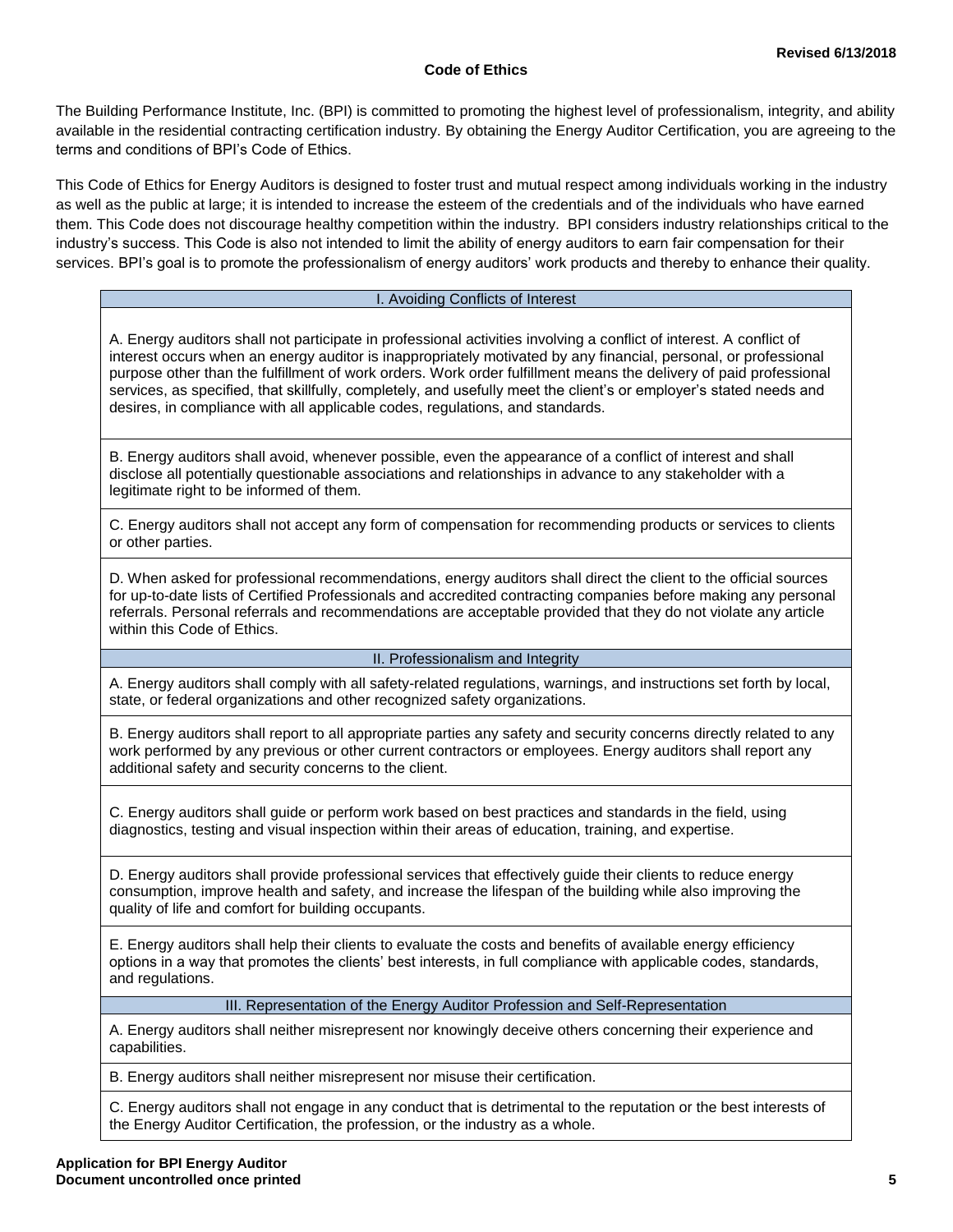D. Energy auditors shall act professionally at all times and in the best interests of the client and employer. Energy auditors shall not act in any way that denies or impedes competent, timely, and professional service to the client or employer.

E. Energy auditors shall not willfully damage, or by negligence or indifference allow to be damaged, any property belonging to clients or employers. Energy auditors shall take reasonable means to protect the owner's health, safety, property, and possessions and also to prevent the undue loss, theft, waste, and dissipation of the owner's funds, resources, and supplies.

F. Energy auditors shall not betray the trust that property owners and employers have placed in them by inviting them to work in their homes and businesses.

G. Energy auditors shall ensure that any individuals working under their supervision will act in a professional manner, in compliance with all applicable laws, regulations, and standards, and in compliance with all articles specified by this Code of Ethics.

#### IV. Maintaining Confidentiality

A. Energy auditors shall not discuss or disclose to third parties any confidential information about properties, employers, and clients, unless required by court order to do so. Confidential information is defined here as names, addresses, phone numbers, financial data, personal details, vulnerabilities, defects, measurements, diagrams, blueprints, photographs, recordings, electronic versions, and other descriptions or representations that only the employers or clients have a right and a need to know about and disseminate.

B. Energy auditors must not, without permission, disclose private, confidential information about any client or employer for the use or interests of any third parties whose services and opinions have not been explicitly requested by the client or employer. Energy auditors may discreetly discuss their own work and working conditions with their family and associates, but not in any way that violates the privacy of the employers, clients, and relevant family members.

#### V. Disciplinary Actions and Appeal

A. Violation of any article of this Code of Ethics could result in disciplinary actions including the revocation of the Energy Auditor Certification.

B. Energy auditors have the right to appeal any disciplinary decisions to the certifying body.

Energy auditors shall ensure that any individuals working under their supervision will act in a professional manner, in compliance with all applicable laws, regulations, and standards, and in compliance with all articles specified by the Code of Ethics located within the **Energy Auditor Scheme Handbook.** 

By signing this document, you agree and accept the terms and conditions of the agreement noted above and certify that all information in this application and the accompanying documentation is true and correct.

#### **Signature \_\_\_\_\_\_\_\_\_\_\_\_\_\_\_\_\_\_\_\_\_\_\_\_\_\_\_\_\_\_\_\_\_\_\_\_\_\_\_\_\_\_\_\_\_\_\_\_\_\_\_\_\_\_\_\_\_\_ Date \_\_\_\_\_\_\_\_\_\_\_\_\_**

| Please Submit this Request with all supporting documentation required by mail, fax, or email |                                                                                         |                                    |  |
|----------------------------------------------------------------------------------------------|-----------------------------------------------------------------------------------------|------------------------------------|--|
|                                                                                              | Building Performance Institute, Inc.<br><b>Energy Auditor Certification Application</b> | Fax to: (518) 899-1622             |  |
| Mail to:                                                                                     | 107 Hermes Road, Suite 210<br>Malta, NY 12020                                           | Email to: HEPcertification@bpi.org |  |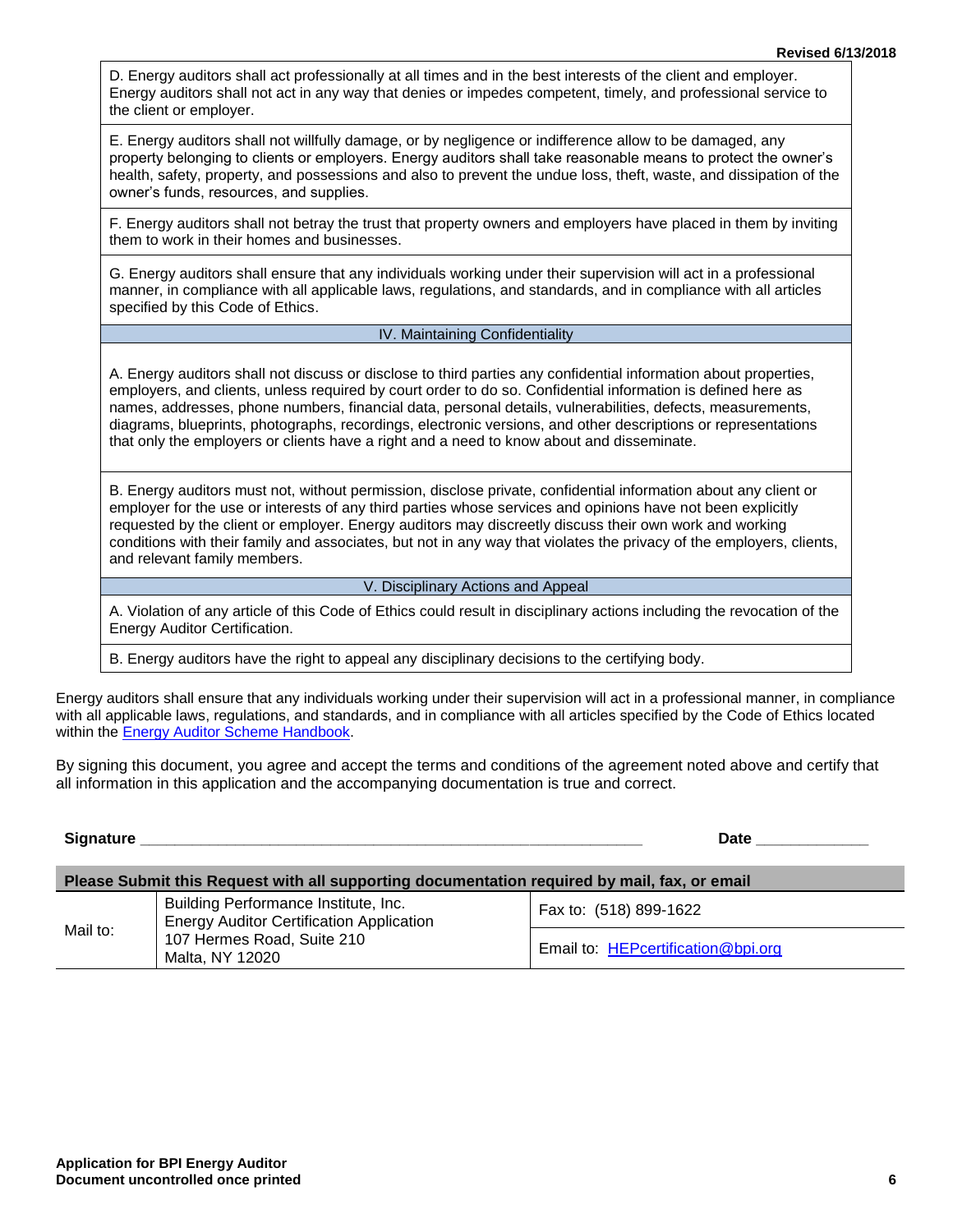## **\*\*This letter is not valid unless presented on company letterhead.\*\***

Date:

Re: Proof of Audits for the Energy Auditor Certification– Home Energy Professional Exams

To: HEPcertification@bpi.org [submit with application]

This letter is to verify that \_\_\_\_\_\_\_\_\_\_\_\_\_\_\_\_\_\_\_\_\_\_\_\_\_ has completed a minimum of 15 comprehensive whole house audits (such as home performance, WAP, RESNET, BPI, etc.).

By signing this document you are attesting that the information provided on this form is true and accurate to the best of your knowledge and the stated applicant's participation in the task(s) or job functions as described above are true and correct.

| Supervisor's Name and title (typed): |  |
|--------------------------------------|--|
|--------------------------------------|--|

| Supervisor's signature: | Date: |  |
|-------------------------|-------|--|
|                         |       |  |

| Date: |
|-------|
|-------|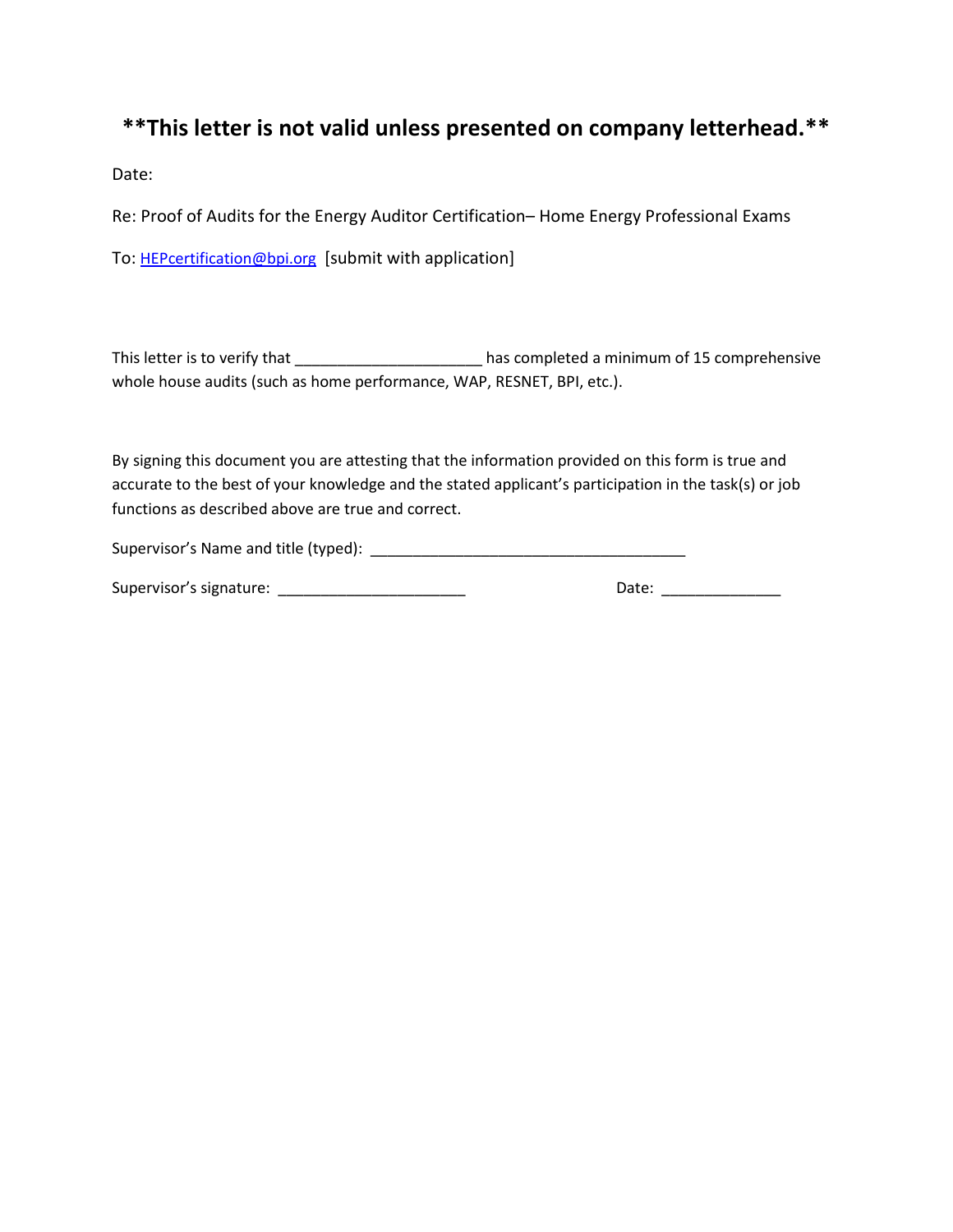## **\*\*This letter is not valid unless presented on company letterhead.\*\***

Date:

Re: Proof of Relevant Experience for the Energy Auditor– Home Energy Professional Exams

To: HEPcertification@bpi.org [submit with application

This letter is to verify that \_\_\_\_\_\_\_\_\_\_\_\_\_\_\_\_\_\_\_\_\_\_\_\_\_\_ has completed a minimum of 1,000 hours of relevant experience in at least one of the following:

- Being a crew leader in a weatherization (WAP) trade or related field
- Being in a building science trade performing audits under the supervision of an auditor
- Being an energy auditor

By signing this document you are attesting that the information provided on this form is true and accurate to the best of your knowledge and the stated applicant's participation in the task(s) or job functions as described above are true and correct.

Supervisor's Name and title (typed): \_\_\_\_\_\_\_\_\_\_\_\_\_\_\_\_\_\_\_\_\_\_\_\_\_\_\_\_\_\_\_

Supervisor's signature: \_\_\_\_\_\_\_\_\_\_\_\_\_\_\_\_\_\_\_\_\_\_ Date: \_\_\_\_\_\_\_\_\_\_\_\_\_\_